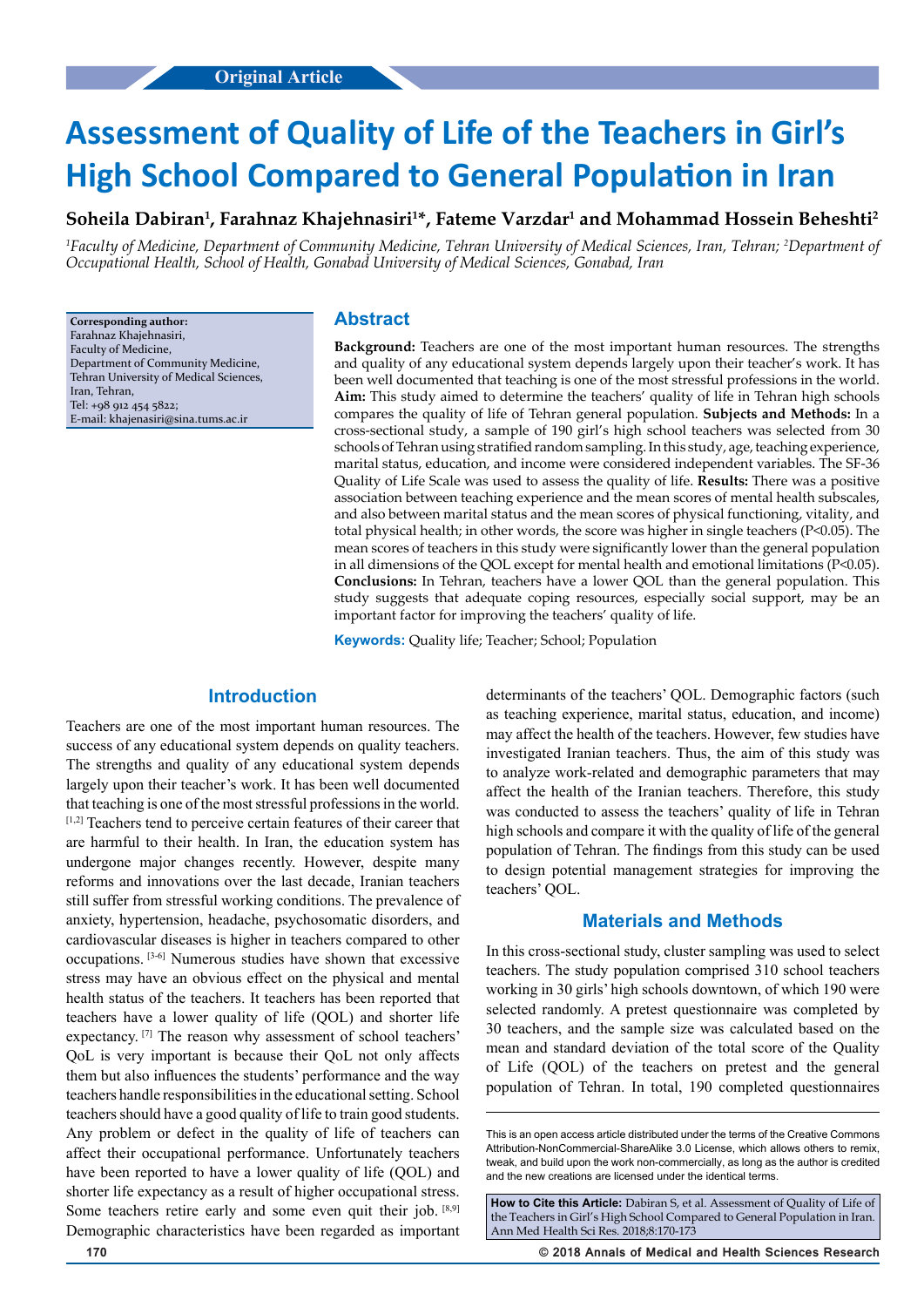were returned of which 169 were valid (if more than half of the items in the questionnaire were missing, the questionnaire was excluded from the study). Data were collected using the SF-36 Quality of Life and Demographic Questionnaire. The health concepts are described by a range of scores varying from 0 to 100, with higher scores indicating better health.  $[10]$ All of the participants were well informed about the content and the aim of the questionnaire. After written consent was obtained, an anonymous questionnaire was given to individual subjects. The study protocol was in accordance with the ethical standards of the human experimentation of Tehran Medical University Committee. The tool used in this study had two parts: a demographic questionnaire for. The demographic details including age, marital status, education, teaching experience, and income, and the 36-item Short-Form Health Survey (SF-36) for assessment of the teachers' quality of life (QOL). The SF-36 consists of 36 items that measure eight different dimensions of health, including physical function, role limitations related to physical problems, bodily pain, general health perception, vitality, social functioning, role limitations due to emotional problems, and mental health, which can be categorized into physical component summary (PCS) and mental component summary (MCS). The health concepts are described by scores ranging from 0 to 100, with higher scores indicating better health. [9-11]

#### **Results**

In total, 169 questionnaires were analyzed with a valid response

| Table 1: The frequency and relative frequency of independent<br>variables in the study population. |          |      |  |  |  |
|----------------------------------------------------------------------------------------------------|----------|------|--|--|--|
| <b>Independent Variables</b>                                                                       | N= (169) | %    |  |  |  |
| <b>Teaching Experience (year)</b>                                                                  |          |      |  |  |  |
| ~10                                                                                                | 13       | 7.7  |  |  |  |
| $10-20$                                                                                            | 82       | 48.5 |  |  |  |
| 20                                                                                                 | 74       | 43.8 |  |  |  |
| Income (Rials)                                                                                     |          |      |  |  |  |
| $\geq 6000000$                                                                                     | 91       | 53.8 |  |  |  |
| < 6000000                                                                                          | 78       | 46.2 |  |  |  |
| <b>Marital Status</b>                                                                              |          |      |  |  |  |
| Single                                                                                             | 21       | 124  |  |  |  |
| Married                                                                                            | 148      | 876  |  |  |  |
| <b>Education</b>                                                                                   |          |      |  |  |  |
| Associate Degree & Bachelor's Degree                                                               | 142      | 84   |  |  |  |
| Master & PhD                                                                                       | 27       | 16   |  |  |  |

rate of 0.94%. Approximately 48% of the teachers had a teaching experience more than 20 years, and about 87.6% were married [Table 1].

According to the results, the mean and standard deviation of the total score of mental health, physical health, and quality of life in the study population was  $65.77 \pm 16.81, 64.28 \pm 17.95$ , and  $66.02 \pm 16.91$ , respectively. There was no association between the mean score of quality of life and its subscales with age, income, and educational level as independent variables. There was a positive association between the mean score of mental health and teaching experience (PV<0.05); in other words, teachers with teaching experience more than 20 years had a significantly higher mental health. Moreover, there was a positive association between the mean scores of physical functioning (PV<0.01), vitality, and total physical health (P<0.05) with marital status, i.e., single teachers scored higher than married teachers [Table 2].

The mean score of teachers in this study for dimensions of physical function, role limitations related to physical problems, bodily pain, general health perception, vitality, and social functioning were significantly lower than the general population  $[12]$  (P<0.001) [Table 3]. The OOL scores and demographic characteristics are listed in Table 4.

#### **Discussion**

The result of this study showed the highest sub-score was related to physical functioning  $(72.33 \pm 21.88)$  and the lowest was related to vitality (60.25  $\pm$  17.32). The results of another study confirm these findings. [13,14] According to our results, the mean score of the QoL and subsclaes of physical functioning and mental health had no association with age, which is compatible with the results of a similar study in Indian teachers. [15] However, there was a positive association between the mean score of mental health subscale with teaching experience. It might be because self-steam increases with work experience and teachers were proficient in routine work and were able to resolve problems independently. Older teachers with a longer teaching experience feel less stressed about basic working conditions such as time and work environment. Moreover, marital status had a positive association with the mean score of physical functioning, vitality, and total quality of life  $(P<0.05)$ ; these scores were higher in single teachers, maybe because married teachers have more

| Table 2: Relationship between quality of life, mental and physical score with demographic characteristics. |                                       |                               |                                 |  |  |  |
|------------------------------------------------------------------------------------------------------------|---------------------------------------|-------------------------------|---------------------------------|--|--|--|
| <b>Variables</b>                                                                                           | <b>Total Score of Quality of Life</b> | <b>Mental Component Score</b> | <b>Physical Component Score</b> |  |  |  |
|                                                                                                            | <b>Teaching Experience (years)</b>    |                               |                                 |  |  |  |
| < 10                                                                                                       | $69.43 \pm 17.06$                     | $68.20 \pm 14.76$             | $68.81 \pm 19.36$               |  |  |  |
| $10 - 20$                                                                                                  | $64.18 \pm 16.63$                     | $63.08 \pm 17.24$             | $63.07 \pm 16.38$               |  |  |  |
| 20<                                                                                                        | $67.48 \pm 17.20$                     | $68.34 \pm 16.41$             | $64.82 \pm 19.41$               |  |  |  |
| Income (Rials)                                                                                             |                                       |                               |                                 |  |  |  |
| $\geq 6000000$                                                                                             | $64.99 \pm 16.96$                     | $64.64 \pm 18.86$             | $63.56 \pm 17.76$               |  |  |  |
| < 6000000                                                                                                  | $67.22 \pm 16.89$                     | $67.10 \pm 16.76$             | $65.12 \pm 18.25$               |  |  |  |
| <b>Marital Status</b>                                                                                      |                                       |                               |                                 |  |  |  |
| Single                                                                                                     | $68.45 \pm 19.62$                     | $69.64 \pm 18.49$             | $65.40 \pm 22.75$ *             |  |  |  |
| Married                                                                                                    | $65.67 \pm 16.54$                     | $59.22 \pm 16.55$             | $64.12 \pm 17.25$               |  |  |  |
| <b>Education</b>                                                                                           |                                       |                               |                                 |  |  |  |
| Associate Degree & Bachelor's Degree                                                                       | $65.81 \pm 16.65$                     | $65.77 \pm 16.78$             | $63.97 \pm 17.61$               |  |  |  |
| Master & PhD                                                                                               | $67.13 \pm 18.51$                     | $65.80 \pm 17.31$             | $65.90 \pm 19.92$               |  |  |  |

**Annals of Medical and Health Sciences Research | Volume 8 | Issue 3 | May-June 2018 171**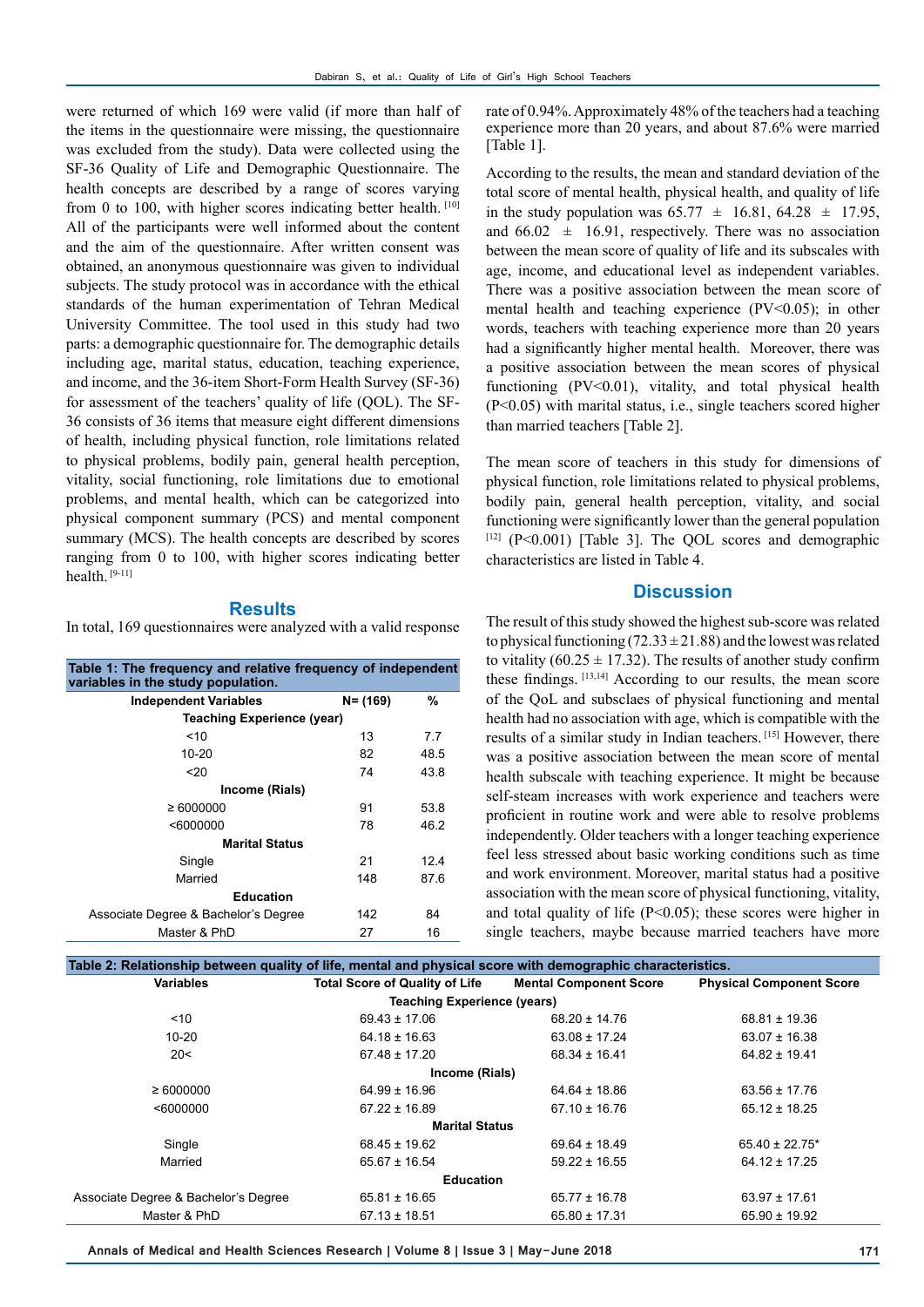| Table 3: Relationship between dimension of life quality and demographic characteristics in subjects. |                                   |                                                                                                                 |                                                                                                                               |                   |                                                                                                             |                                                                         |                                |                                           |
|------------------------------------------------------------------------------------------------------|-----------------------------------|-----------------------------------------------------------------------------------------------------------------|-------------------------------------------------------------------------------------------------------------------------------|-------------------|-------------------------------------------------------------------------------------------------------------|-------------------------------------------------------------------------|--------------------------------|-------------------------------------------|
| <b>Variables</b>                                                                                     | physical<br>functioning           | <b>Physical</b><br><b>Limitations</b>                                                                           | <b>Bodily Pain</b>                                                                                                            | General<br>Health | Vitality                                                                                                    | Social<br><b>Functioning</b>                                            | <b>Emotional</b><br>Limitation | <b>Mental Health</b>                      |
|                                                                                                      | <b>Teaching Experience (year)</b> |                                                                                                                 |                                                                                                                               |                   |                                                                                                             |                                                                         |                                |                                           |
| ~10                                                                                                  |                                   | 76.43 ± 23.31 67.82 ± 41.46 69.90 ± 20.00 65.47 ± 12.62 64.29 ± 12.70 76.56 ± 18.38 69.23 ± 39.58               |                                                                                                                               |                   |                                                                                                             |                                                                         |                                | $66.23 \pm 8.68$                          |
| $10 - 20$                                                                                            | $72.46 \pm 19.19$                 | $60.16 \pm 37.39$                                                                                               |                                                                                                                               |                   | $67.93 \pm 19.42$ 59.67 $\pm$ 16.28 57.85 $\pm$ 17.09 68.08 $\pm$ 21.03 63.89 $\pm$ 41.26                   |                                                                         |                                | $65.07 \pm 17.11$                         |
| 20                                                                                                   | $71.47 \pm 24.51$                 | $59.11 \pm 37.01$                                                                                               |                                                                                                                               |                   | $69.28 \pm 22.11$ $62.66 \pm 20.64$ $63.43 \pm 17.93$ $71.71 \pm 21.55$ $73.01 \pm 34.07$ $71.70 \pm 14.89$ |                                                                         |                                |                                           |
|                                                                                                      |                                   |                                                                                                                 |                                                                                                                               | Income (Rials)    |                                                                                                             |                                                                         |                                |                                           |
| $\geq 6000000$                                                                                       |                                   | 71.88 ± 21.99 58.54 ± 37.25 68.00 ± 20.93 61.23 ± 17.95 60.13 ± 16.63 70.63 ± 20.19 63.66 ± 39.74 67.88 ± 14.96 |                                                                                                                               |                   |                                                                                                             |                                                                         |                                |                                           |
| < 6000000                                                                                            | $2285 + 2189$                     |                                                                                                                 | $62.31 \pm 37.66$ $69.44 \pm 20.25$ $61.64 \pm 18.38$ $61.54 \pm 18.18$ $69.95 \pm 22.24$ $73.70 \pm 35.72$ $68.26 \pm 17.05$ |                   |                                                                                                             |                                                                         |                                |                                           |
| <b>Marital Status</b>                                                                                |                                   |                                                                                                                 |                                                                                                                               |                   |                                                                                                             |                                                                         |                                |                                           |
| Single                                                                                               |                                   | $65.99 \pm 29.53$ 62.57 $\pm 38.87$ 70.95 $\pm 22.56$ 63.98 $\pm 22.26$ 63.69 $\pm 21.9$                        |                                                                                                                               |                   |                                                                                                             |                                                                         |                                | 74.40 ± 22.87 76.15 ± 30.94 71.42 ± 15.90 |
| Married                                                                                              |                                   | $73.23 \pm 20.55$ 59.96 $\pm$ 37.28 68.34 $\pm$ 20.34 61.06 $\pm$ 17.49                                         |                                                                                                                               |                   |                                                                                                             | $60.37 \pm 16.62$ 69.74 $\pm$ 20.86 67.18 $\pm$ 39.03 67.58 $\pm$ 15.91 |                                |                                           |
| <b>Education</b>                                                                                     |                                   |                                                                                                                 |                                                                                                                               |                   |                                                                                                             |                                                                         |                                |                                           |
| Associate Degree &<br>Bachelor's Degree                                                              |                                   | 71.84 ± 21.74 60.50 ± 36.85 67.64 ± 20.75 61.35 ± 18.63 61.04 ± 17.15 70.55 ± 20.59 67.66 ± 38.74 68.16 ± 16.11 |                                                                                                                               |                   |                                                                                                             |                                                                         |                                |                                           |
| Master & PhD                                                                                         |                                   | 74.91 ± 22.87 59.14 ± 40.76 74.05 ± 19.07 61.77 ± 15.32 59.43 ± 18.48 69.09 ± 23.98 71.60 ± 35.45 67.52 ± 15.08 |                                                                                                                               |                   |                                                                                                             |                                                                         |                                |                                           |
|                                                                                                      |                                   |                                                                                                                 |                                                                                                                               |                   |                                                                                                             |                                                                         |                                |                                           |

| Table 4: The mean and standard deviation of quality of    |  |  |
|-----------------------------------------------------------|--|--|
| life scores for the Iranian general population and survey |  |  |
| population.                                               |  |  |

| <b>SF-36 subscales</b>      | <b>Study Sample</b><br>(n=169) Mean<br>(SD) | <b>Normal Population</b><br>(n=3335) Mean<br>(SD) | P-value |
|-----------------------------|---------------------------------------------|---------------------------------------------------|---------|
| <b>Physical Functioning</b> | 72.33 (21.88)                               | 87.64 (18.36)                                     | 0.000   |
| <b>Physical Limitations</b> | 60.28 (37.37)                               | 74.19 (35.77)                                     | 0.000   |
| <b>Bodily Pain</b>          | 68.66 (20.57)                               | 83.05 (22.63)                                     | 0.000   |
| General Health              | 61.42 (18.10)                               | 69.97 (19.33)                                     | 0.000   |
| Vitality                    | 60.25 (17.32)                               | 67.30 (16.32)                                     | 0.000   |
| Social Functioning          | 70.32 (21.10)                               | 78.67 (23.08)                                     | 0.000   |
| <b>Emotional Limitation</b> | 68.29 (38.16)                               | 68.43 (40.25)                                     | 0.964   |
| <b>Mental Health</b>        | 68.06 (15.91)                               | 68.28 (17.61)                                     | 0.765   |

responsibilities; [16-19] for example, they have to take care of their family and shoulder a variety of domestic duties, and face social pressures and challenges which may result in physical and mental health problems. Teachers are usually expected to take more responsibility in teaching. This study showed that teachers had significantly lower scores in physical functioning, role limitations related to physical problems, bodily pain, general health perception, vitality, and social functioning when compared to the general population of Tehran (P value  $0.001$ ). The results were consistent with previous studies. [20,21] This could be attributed to the demanding work environment of teachers compared to the general population of Tehran. Teachers in Iran have an excessive workload, including preparing lessons, communicating with parents and pupils, grading test papers, and fulfilling administrative duties. Recent changes in the education system and applying modern education technologies have placed higher demands on teachers, requiring efforts to absorb the latest knowledge to improve their ability and keep up with society developments. This may contribute to breakdown due to increasing work demands and lower resources, which could reduce the QoL. [22] These results are similar to studies conducted in other countries. [23,24] A teacher's performance is assessed via their students' test scores and rate of acceptance in the university entrance exam, which puts a great deal of pressure on teachers.. Teachers face high demands in both the quantity and quality of their work, as well as organizational competitiveness. Thus, the increasing competition leads to psychological strain and fatigue. These strains not only have a negative impact on the teachers' attitudes towards their profession, anxiety, and ability to cope with dilemmas, but also lead to inattentiveness, withdrawal or aggressiveness, concerns about physical status, and increased risk of sleep problems, depression, and cardiovascular diseases. [25] Interpersonal strain is negatively related to mental health. Teachers need to be skilled in teaching and moral guidance activities that require emotional intelligence in empathy and social-interpersonal areas.<sup>[26]</sup> Due to the high demands of their profession, teachers may experience psychological or emotional problems. In addition, previous studies have revealed that lack of teamwork and insufficient communication are crucial strain factors in the teachers' workplace. As a result, teachers often quarrel with family members or colleagues, and have an overreliance on them. In summary, job strain may affect the QOL by influencing one's perception of health and well-being, and may also affect one's sense of QOL by contributing to physical or mental disease. Therefore, teachers should be given more help to improve their QOL and well-being. In this study, evidence was provided to support assertions made in previous studies [27] that impaired QOL is associated with occupational stress and strain, and that coping resources could enhance physical and mental health. As a limitation, this study had a cross-sectional design based on self-reported measures, so no conclusions can be drawn on the causality of the associations observed between the QOL and independent variable. Additionally, subjects were from district 10 and 11 of Tehran, which may limit the generalizability of the results. However, despite the above limitations, this study had notable strong points, including a large sample size and a high valid response rate.

# **Conclusion**

This study showed that teachers have a significantly lower score in all domains of the quality of life compared to the general population of Tehran, except for emotional limitations and mental health subscales. More help should be offered to teachers to improve their QOL and well-being. It is prudent to provide proper recreational activities for teachers and their families. Further research is required to investigate the causes of the teachers' poor physical and social status.